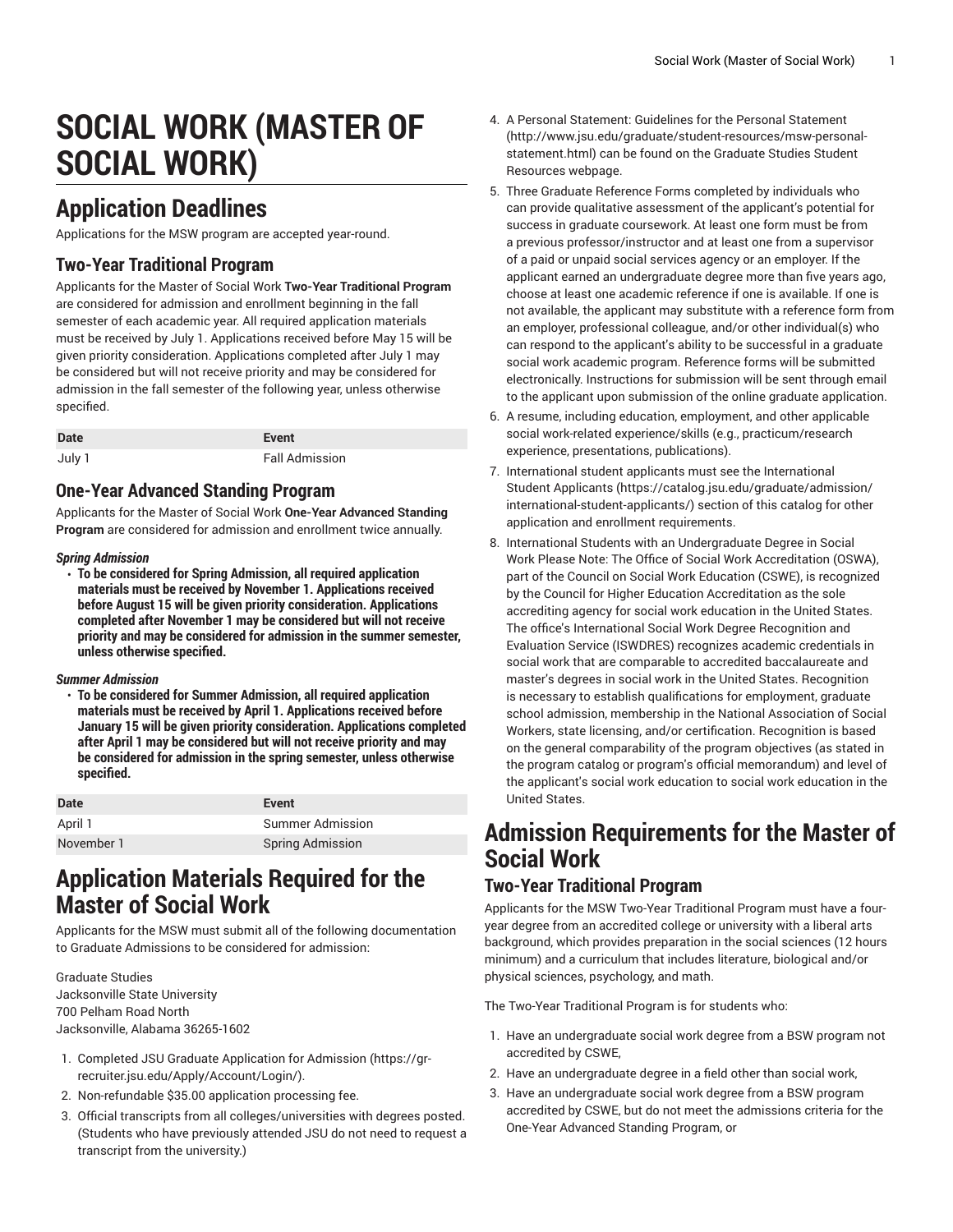4. Meet the admissions criteria for the university and the MSW Two-Year Traditional Program.

The MSW Admissions Committee will review all application and admission requirements. Admission to the MSW program is determined on a selective basis. Meeting the minimum standards for consideration for admission does not guarantee admission to the MSW program. The MSW Admissions Committee may request a personal interview with applicants when deemed necessary for application evaluation.

*Note:* The MSW Admissions Committee reserves the right to make exceptions to admissions requirements.

#### **One-Year Advanced Standing Program**

Applicants for the MSW One-Year Advanced Standing Program must have an undergraduate degree in social work from a program accredited by the **CSWE** 

The One Year Advanced Standing Program is for students who:

- 1. Have an undergraduate degree in social work from a program accredited by CSWE, and
- 2. Meet the admissions criteria for the university and the MSW One-Year Advanced Standing Program.

Applicants must have a grade of "B" (3.00) or better in their BSW field education practicum and provide a copy of their previous field evaluation indicating the number of hours completed successfully. If the student is unable to obtain a copy of the field evaluation, a statement from the institution indicating the number of hours successfully completed may be submitted (this can be a copy of the page of the course catalog from the university attended that documents required number of field hours).

Applicants should have earned their BSW degree within seven years from the academic year of graduation to the academic year of enrollment. Applicants who have graduated more than seven years prior to the date of requested enrollment may be evaluated on an individual basis and considered for admission with advanced standing if consistently employed in a social work role and are practicing as a licensed baccalaureate social worker in their state of residence if this credential is available.

The MSW Admissions Committee will review all application and admission requirements. Admission to the MSW program is determined on a selective basis. Meeting the minimum standards for consideration for admission does not guarantee admission to the MSW program. The MSW Admissions Committee may request a personal interview with applicants when deemed necessary for application evaluation.

*Note:* The MSW Admissions Committee reserves the right to make exceptions to admissions requirements.

#### **Unconditional Admission**

• Applicants must have a minimum overall undergraduate GPA of at least 2.50 on a 4.00 scale with at least a 3.00 in the last 60 hours of the undergraduate degree.

#### **Conditional Admission**

• A student who does not meet the requirements for Unconditional Admission may be admitted on a conditional basis, provided the student has a minimum overall undergraduate GPA of at least 2.25 on a 4.00 scale with at least a 2.75 in in the last 60 hours of the undergraduate degree.

• Conditional admission requires the recommendation of the MSW Admissions Committee and approval of the MSW Program Coordinator and/or Chair of the Social Work Department and by the Office of Graduate Studies. Students are only admitted by this option if there are spaces available in the MSW program. Conditional admission status will be reviewed and may be removed upon completion of twelve (12) hours of graduate coursework with a GPA of 3.00 or higher.

**Applicants who are granted conditional admission must achieve a GPA of at least 3.00 on the first 12 graduate hours attempted. Failure to meet these conditions will result in the student being dropped from graduate studies.**

# **Life or Work Experience**

**The MSW Program does not award academic credit for life or work experience under any circumstances. There are no exceptions to this policy.**

### **Degree Progression Policies for the Master of Social Work**

All students accepted into the MSW program must:

- Adhere to the standards of conduct specified in the Social Work Code of Ethics and the JSU Social Work Professional Standards document.
- Enroll continuously until the degree is completed. (Exceptions may be made in special circumstances.)
- Complete field practicum (900 clock hours for Two-Year Traditional students and a minimum of 450 clock hours for One-Year Advanced Standing students) in agency settings designated by the school's field coordinator.

Please see the MSW Program Handbook located on the [Social](http://www.jsu.edu/socialwork/) Work [Program](http://www.jsu.edu/socialwork/) Website [\(http://www.jsu.edu/socialwork/\)](http://www.jsu.edu/socialwork/) for further information and instructions.

### **Minimum Requirements for the Master of Social Work**

An overall 3.00 GPA is required on all coursework attempted for the master's degree. Transfer credit cannot be used to raise the GPA to the required 3.00.

The MSW curriculum is structured into two different programs: two-year traditional and one-year advanced standing. Students start as a cohort and move through the program together. The generalist required core curriculum consists of 27 credit hours and 450 hours of field placement.

# **Two-Year Traditional Program (60 Hours)**

| Course<br>Fall | Title                                                     | <b>Credits</b> |
|----------------|-----------------------------------------------------------|----------------|
| <b>SW 505</b>  | <b>Generalist Practice with Individuals</b>               | 3              |
| SW 506         | <b>Generalist Practice with Families and Groups</b>       | 3              |
| SW 512         | <b>Cultural Competence for Generalist Practice</b>        | 3              |
| SW 518         | Human Behavior and the Social Environment I               | 3              |
| <b>Spring</b>  |                                                           |                |
| SW 507         | Generalist Practice with Organizations and<br>Communities | 3              |
| SW 519         | Human Behavior and the Social Environment II              | 3              |